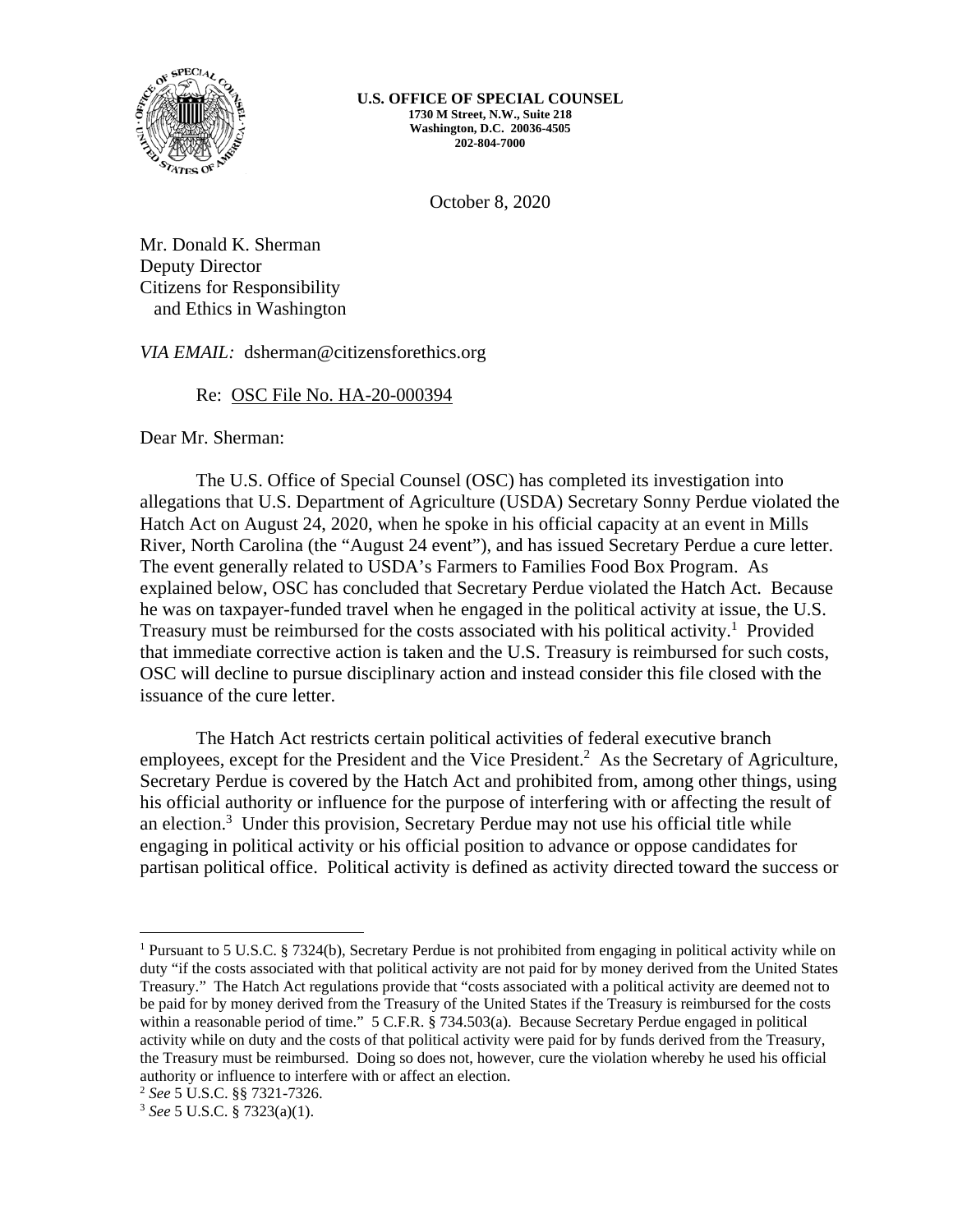Mr. Donald K. Sherman Page 2

failure of a political party, partisan political group, or candidate for a partisan political  $office.<sup>4</sup>$ 

At issue here is a speech that Secretary Perdue gave during the August 24 event in his official capacity as Secretary of Agriculture. During that speech, Secretary Perdue said:

Mr. President, as you saw those throngs of people lining both sides of the road from the airport all the way to Mills River here, those were a part of those forgotten people that voted for you for 2016. And I've got better news for you: They and many others are going to vote for you for four more years in 2020. Because they understand, under your administration, they've not been forgotten. And this [Farmers to Families Food Box Program] is a great example of that.

…

I saw last week—some of you may have watched; I didn't watch much, but I read a little bit about it—we were trying to talk about personalities in politics. Let me tell you what: People don't vote for personalities. They vote for policies and people that get it done like Donald J. Trump. You know, that's what people want. They want somebody who can get it done. They want a Decider-in-Chief. And if you've ever sat in that office, this man can decide. And when he decides, you better move out and get it done along with him.

…

[I]t was a \$3 billion program, you just authorized another billion dollars for the hungry people of this country and to keep our farmers there. And we've never seen an outpouring of compassion like that for people who matter, because people matter to you. And that's what's important to me. And that's what's going to continue to happen—four more years—if America gets out and votes for this man, Donald J. Trump.<sup>5</sup>

When asked to explain his comments, USDA's statement on his behalf said:

The Secretary (i) speculated about whom he saw lined up along the President's motorcade route; (ii) remarked about the "forgotten people" whom [Secretary Perdue] thought had supported the President in the prior election cycle; (iii) predicted who else might support the President because of his policy priorities and accomplishments; and (iv) observed that, if given the opportunity, the President would be able to advance his policy agenda of helping farmers and families in need for four additional years.

<sup>4</sup> 5 C.F.R. § 734.101.

<sup>&</sup>lt;sup>5</sup> C-SPAN, President Delivers Remarks on Farmers to Families Food Box Program (Aug. 24, 2020), https://www.c-span.org/video/?475118-1/president-delivers-remarks-farmers-families-food-box-program.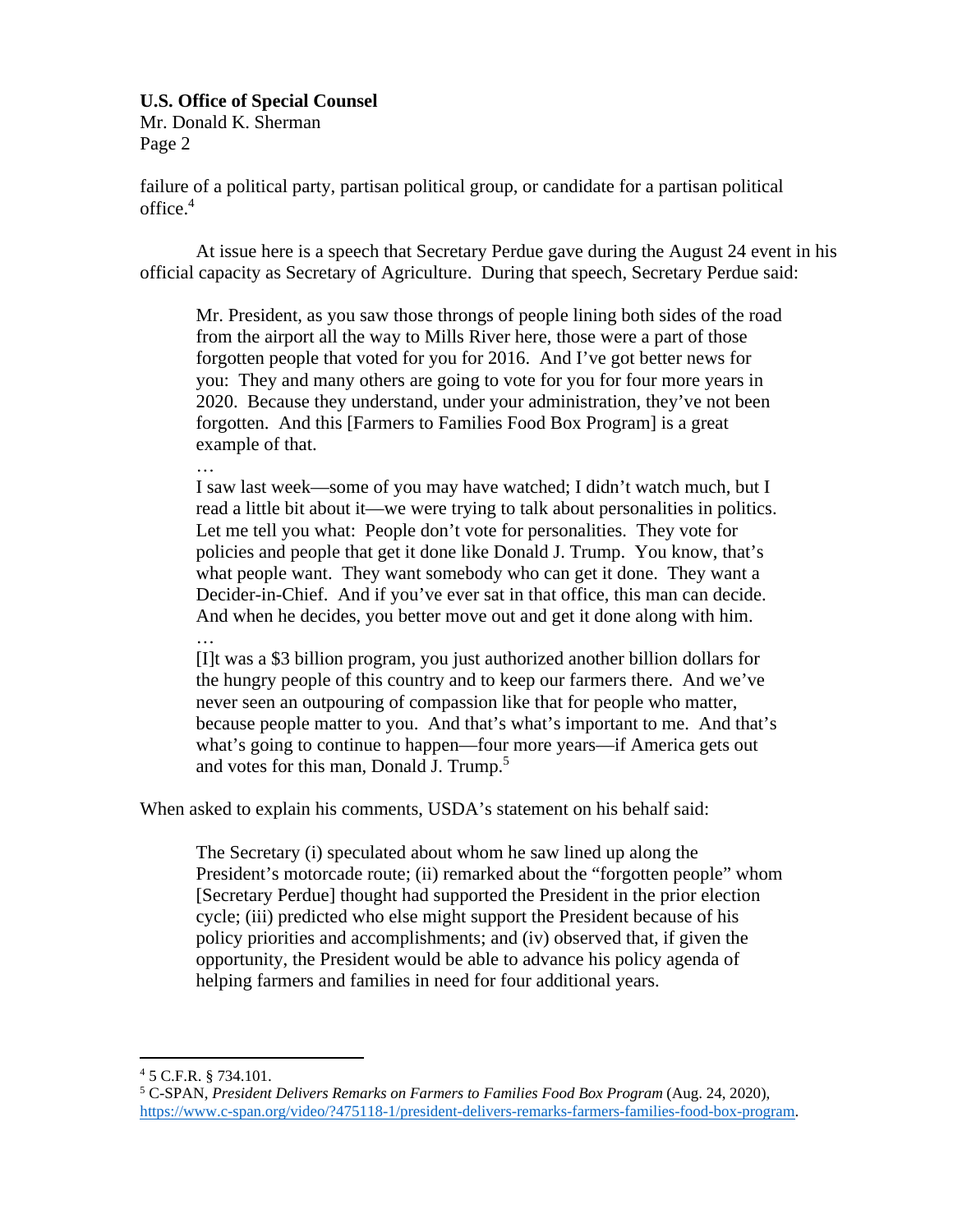Mr. Donald K. Sherman Page 3

> At no point did the Secretary encourage or direct the crowd to vote for the President. Instead, as noted, the Secretary's statements described a prior occurrence and predicted future behavior based on the President's focus on helping "forgotten people," "farmers who were suffering," "distributors who were suffering," and people who have "lost their jobs." Such statements those of a factual, predictive, and/or policy-based nature—do not implicate the Hatch Act's prohibitions. Secretary Perdue did not encourage attendees to vote for a candidate or party or advocate for a partisan political group.<sup>6</sup>

The idea articulated in this statement—that "factual, predictive, and/or policy-based" statements "do not implicate the Hatch Act's prohibitions"—is contrary to the law, and USDA offered no legal basis for its conclusion. Moreover, OSC is unaware of any authority supporting such a proposition. To the contrary, both the federal judiciary and the Merit Systems Protection Board have ruled that statements that are intended to encourage others to vote for or against a candidate for partisan political office or otherwise promote or disparage that candidate's campaign are political activity, even where the employee making the statement does not expressly request that others vote for or against a candidate.<sup>7</sup>

While it is impossible to anticipate all the ways in which an employee speaking in an official capacity might violate the prohibition against using one's official authority to interfere with or affect an election, certain topics—such as discussing candidates' campaign platforms, suggesting how to vote in an upcoming election, and explaining why voters should support a candidate—are inherently suspect because there are few, if any, reasons for an official representing the U.S. government to opine on such matters.<sup>8</sup> Doing so risks giving the impression that the government itself has a preference for one candidate over another, the pernicious possibility of which was one of the principal motivations for passage of the Hatch Act in the first place. As the Supreme Court noted in a case affirming the constitutionality of

<sup>6</sup> Letter from Richard Goeken, Principal Deputy General Counsel, U.S. Department of Agriculture, to Erica S. Hamrick, Deputy Chief, Hatch Act Unit, U.S. Office of Special Counsel, at 2-3 (Sept. 4, 2020).<br><sup>7</sup> *See, e.g.*, Burrus v. Vegliante, 247 F. Supp.2d 372, 373 (S.D.N.Y. 2003), *rev'd*, Burrus v. Vegliante, 336 F.3d

<sup>82 (2</sup>d Cir. 2003) (displaying a poster presenting purely factual information comparing the positions and voting records of two candidates for president, even where the poster does not expressly advocate that viewers vote for or against either candidate, is political activity); Special Counsel v. Malone, 84 M.S.P.R. 342 (1999) (providing factual information regarding the existence of a political fundraiser to those doing business with an employee's agency is political activity and a prohibited use of official authority); Special Counsel v. DePaolo, MSPB Docket No. CB-1216-18-0016-T-1, at 11, 21 (Sept. 13, 2019) (touting, advertising, and advancing a candidate's campaign promise is political activity because it is an attempt to encourage votes for a particular candidate and political party).

<sup>&</sup>lt;sup>8</sup> This is not to say that any and all election-related discussions are prohibited. Numerous agencies, including OSC, have responsibilities that inherently require them to engage with electoral issues. Rather, it is statements for or against a particular candidate that are problematic. This rule was apparently clear to USDA ethics officials, whose briefing materials to Secretary Perdue included, for example, express admonitions against saying phrases like "in the upcoming election," "in November, be sure to," and "in the 2020 election" while speaking in his official capacity. The materials also note that if Secretary Perdue is asked about his views on an upcoming election when speaking in his official capacity, he "must answer by stating that [he is] in [his] official USDA capacity and cannot answer political questions at this time." *Supra* note 6, Attachment 3, at 4-5.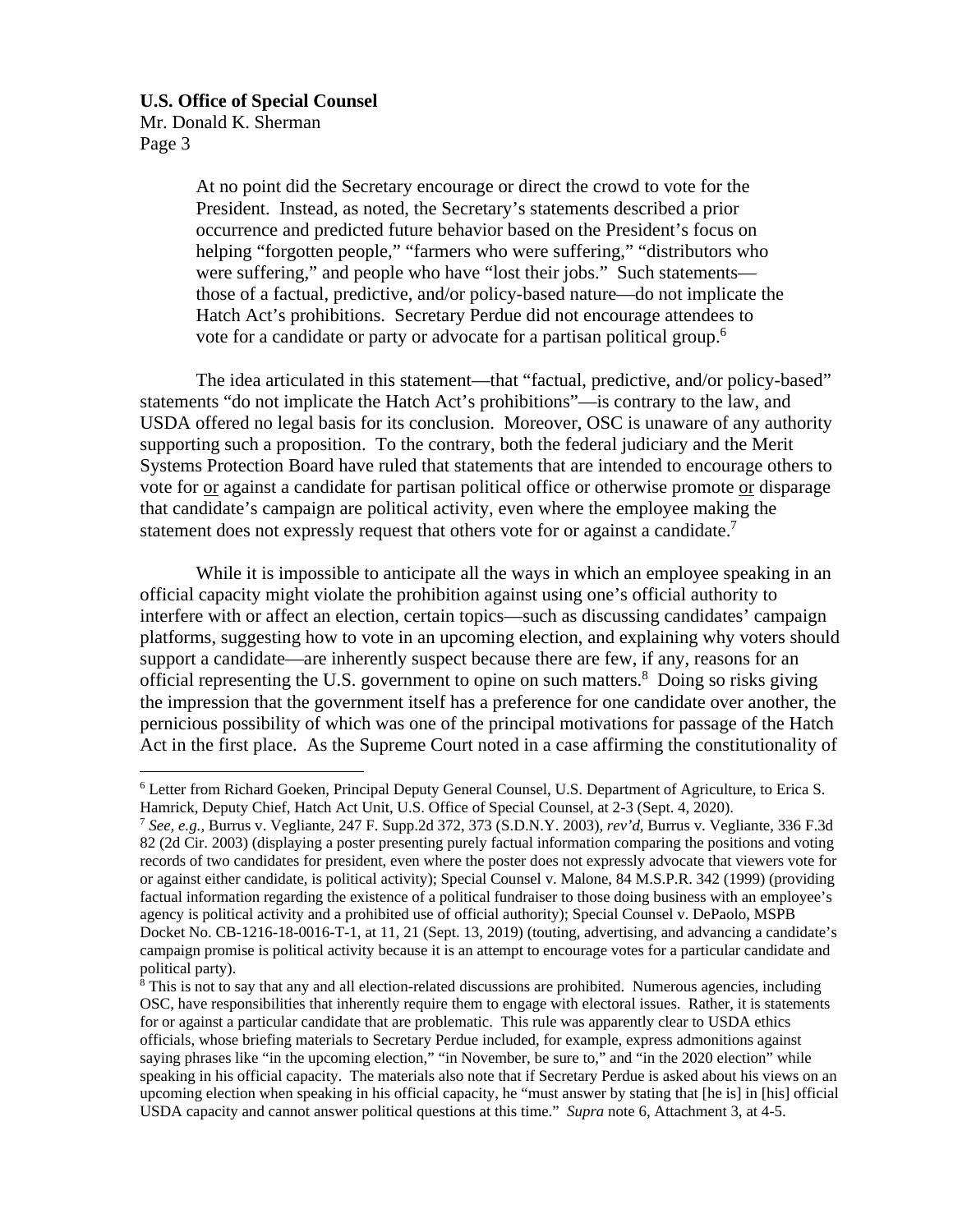Mr. Donald K. Sherman Page 4

the Hatch Act, "it is not only important that the Government and its employees in fact avoid practicing political justice, but it is also critical that they appear to the public to be avoiding it, if confidence in the system of representative Government is not to be eroded to a disastrous extent."9

Taken as a whole, Secretary Perdue's comments during the August 24 event encouraged those present, and those watching remotely, to vote for President Trump's reelection. His first words were not about USDA, but about the president's 2016 and 2020 campaigns. Secretary Perdue described why those in Mills River voted for the president in 2016 and gave them a reason to vote for him again in 2020—because under a Trump Administration, they will not be "forgotten." He then used this campaign pledge to segue into a discussion about the Farmers to Families Food Box Program, a program in which many of those in the audience had a vested interest. Secretary Perdue described President Trump's recent action to bolster the program and said "that's what's going to continue to happen—four more years—if America gets out and votes for this man, Donald J. Trump." In doing so, he described a program over which he had authority, one that positively affected those present, and stated that the program would continue if President Trump were reelected.

The justifications offered by USDA in Secretary Perdue's defense only reinforce the conclusion that he violated the Hatch Act. Those justifications included that he "predicted who else might support the President [in his reelection] because of his policy priorities and accomplishments" and "observed that, if given the opportunity, the President would be able to advance his policy agenda of helping farmers and families in need for four additional years." But those are precisely the sorts of statements that courts have found are intended to encourage supporters to vote for a particular candidate.<sup>10</sup> Indeed, it is hard to imagine a better example of campaign rhetoric than telling constituents what a candidate would do if elected.

OSC's conclusion does not mean that Secretary Perdue is prohibited from talking about President Trump when speaking in his official capacity. At the August 24 event, Secretary Perdue praised President Trump for his quick actions to establish the Farmers to Families Food Box Program and described how USDA and the Trump Administration are helping America's farmers. Neither statement, standing alone, violated the Hatch Act. In both cases, Secretary Perdue referred to the president's actions and how the administration was currently helping American citizens. But he also chose to make a case for the president's reelection and encouraged those in attendance and watching remotely to support the president's reelection. In other words, he chose to campaign for the president and speak about the president *as a candidate*. While Secretary Perdue has an unquestioned First

<sup>9</sup> U.S. Civil Serv. Comm'n v. Nat'l Assoc. of Letter Carriers, AFL-CIO, 413 U.S. 548, 565 (1973).

<sup>10</sup> *See Burrus*, 336 F.3d at 88 (it is "clearly" political activity to display a poster asking what policies the Democratic and Republican presidential candidates would pursue if elected); *DePaolo*, MSPB Docket No. CB-1216-18-0016-T-1 at 11-12 (advertising a candidate's campaign promise is political activity).